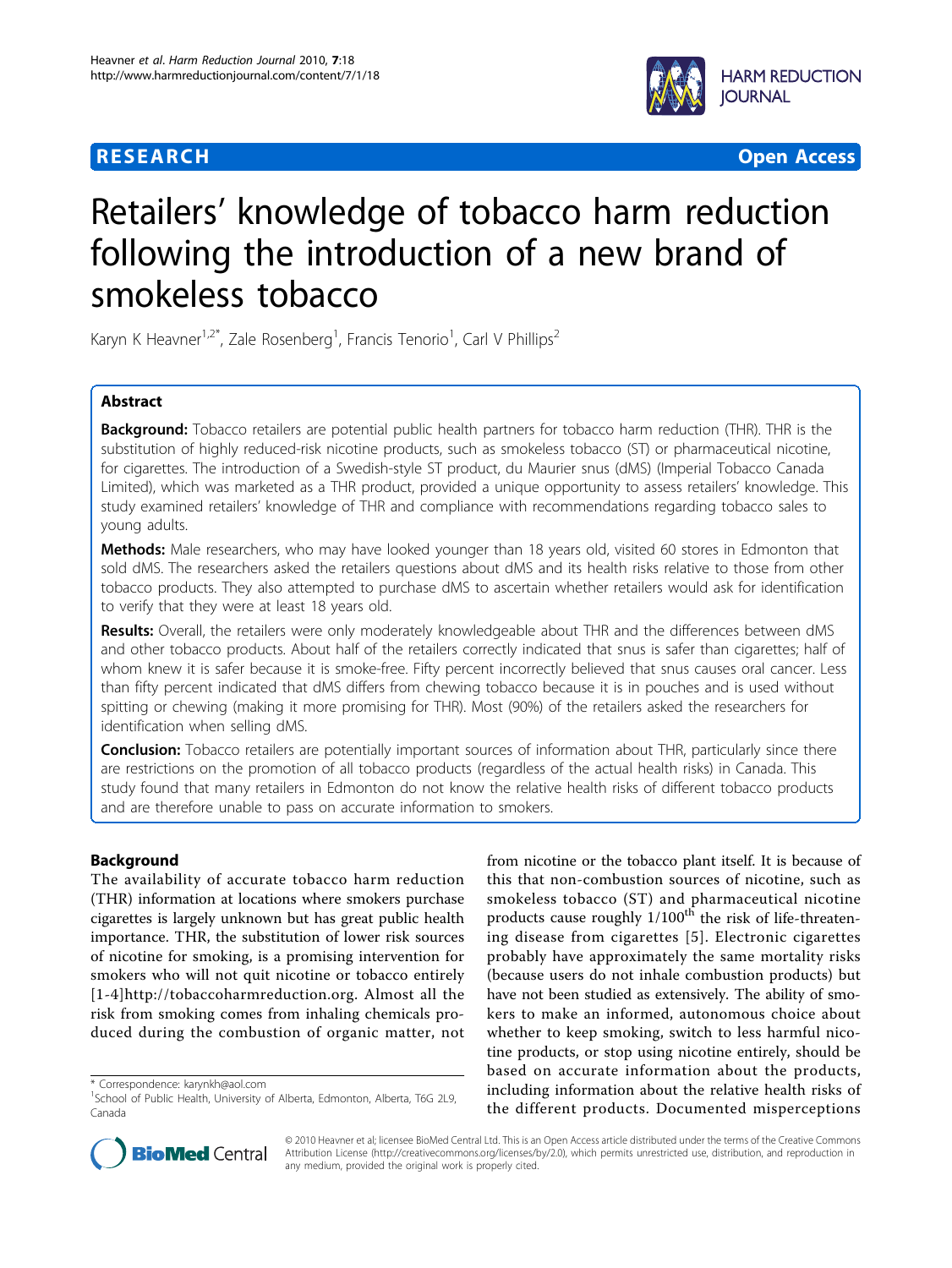about THR include the beliefs that: ST poses the same or greater health risks as smoking; ST has been shown to cause a measurable risk of oral cancer (typically colloquially phrased as "ST causes oral cancer"); and the smoke itself is not the source of most of the health risks from smoking [[6-12](#page-5-0)]. Accurate knowledge about ST products is especially important for retailers who interact with customers purchasing tobacco products, and may prevent or contribute to the propagation of disinformation. This is particularly true in Canada because of the near prohibition on the manufacturers' ability to communicate health information to their customers other than in-person at the point of sale, and restrictions on the right to free speech that criminalize even private provision of accurate information about tobacco products.

The introduction of a new Swedish-style ST product, du Maurier snus (dMS), by Imperial Tobacco Canada Limited (ITC) (a subsidiary of British American Tobacco) in 2007 provided a unique opportunity to assess retailers' knowledge of THR and the sale of ST to young adults. Snus is the Swedish term for pasteurized moist snuff that is usually sold in small sachets that users place between their upper lip and gum and du Maurier is the brand name of one of ITC's premium cigarettes. Other ST products (mainly US Smokeless Tobacco Company's moist snuff products) were widely available in Edmonton prior to the launch of this product [[13,14\]](#page-5-0). The marketing strategy for dMS differs from that for other ST products because ITC is marketing it explicitly to their and other companies' cigarette customers as a harm reduction product. Around the time of the rollout retailers were educated about the product category and provided with a brochure, entitled "What is SNUS" to distribute to adult customers, particularly those purchasing tobacco products. They also received oral briefings by sales representatives of ITC and some of them attended an educational/social event at the time of the product rollout. The dMS product displays were quite prominent at the time of the rollout and data collection [\[13](#page-5-0)] before a provincial legal change mandated that no tobacco products could be visible to consumers. The display consists of a small refrigerator, usually located behind or beside the cashier.

Our study examined retailers' knowledge of the comparative risks of different tobacco products and other health information about ST; information that they received in oral briefings and written materials about dMS. In addition, we took advantage of the study to also examine compliance with recommendations regarding the sale of tobacco to young adults. According to recommendations from Operation I.D., which provides materials about the sale of tobacco products to youth, retailers should ask individuals who *appear* to be under

the age of 25 for identification before selling any tobacco product [[15\]](#page-5-0).

## Methods

A list of the 219 retail outlets in the Edmonton area where dMS was sold at the time of the study was obtained from ITC. Fifty-two outlets outside of the city of Edmonton were excluded to simplify the logistics of data collection so that the study could be completed in a timely manner. A random sample of 60 of the remaining 167 stores in the city of Edmonton was selected. Two male undergraduate students (two of the authors (FT and ZR)), hereafter referred to as researchers, aged 20 and 21 were trained to approach the retailers, ask questions about THR as part of a conversation about dMS, and attempt to purchase dMS. The dMS refrigerator was often near the cash register, allowing for a visual reference to the product. The researchers were greater than the legal age to purchase tobacco in Alberta but sufficiently young-looking that they should have triggered the "check identification if under 25" recommendation. No female students were included because males are much more likely to use ST (e.g., [\[9,16\]](#page-5-0)), and thus appeared more natural. The researchers dressed in casual clothes (e.g., jeans and sweatshirts).

In each store, one researcher approached a cash register and asked the nearest employee a series of questions about the health risks of dMS and THR. The researcher then purchased one container of dMS, showing his Alberta driver's license if he was asked for identification. As it was crucial for the researchers to appear as normal customers rather than researchers, they did not follow the script exactly, but rather rehearsed following naturally flowing conversations and asking their questions at appropriate opportunities. The researchers completed a data collection form as soon as possible after leaving each retail outlet, as doing so inside the store might have affected the employee's interactions with the researcher. The script, data collection form and a deidentified version of the data are available at [http://](http://tobaccoharmreduction.org/research/retailer.htm) [tobaccoharmreduction.org/research/retailer.htm](http://tobaccoharmreduction.org/research/retailer.htm)

After data collection was completed, the responses to each question were categorized based on the correct answers. These categories are described in the discussion section to provide the necessary regulatory and ideological framework for the retailers' responses. SAS (version 9.1, SAS Institute, Cary, North Carolina) was used for the sample selection and data analysis.

Retailers' consent was not obtained for this study. Our goal was to observe the retailers' behavior during the course of their normal jobs, and asking for consent would have prevented this. Asking for consent would have necessitated limiting the study to an assessment of the retailers' responses to what they knew was, in effect,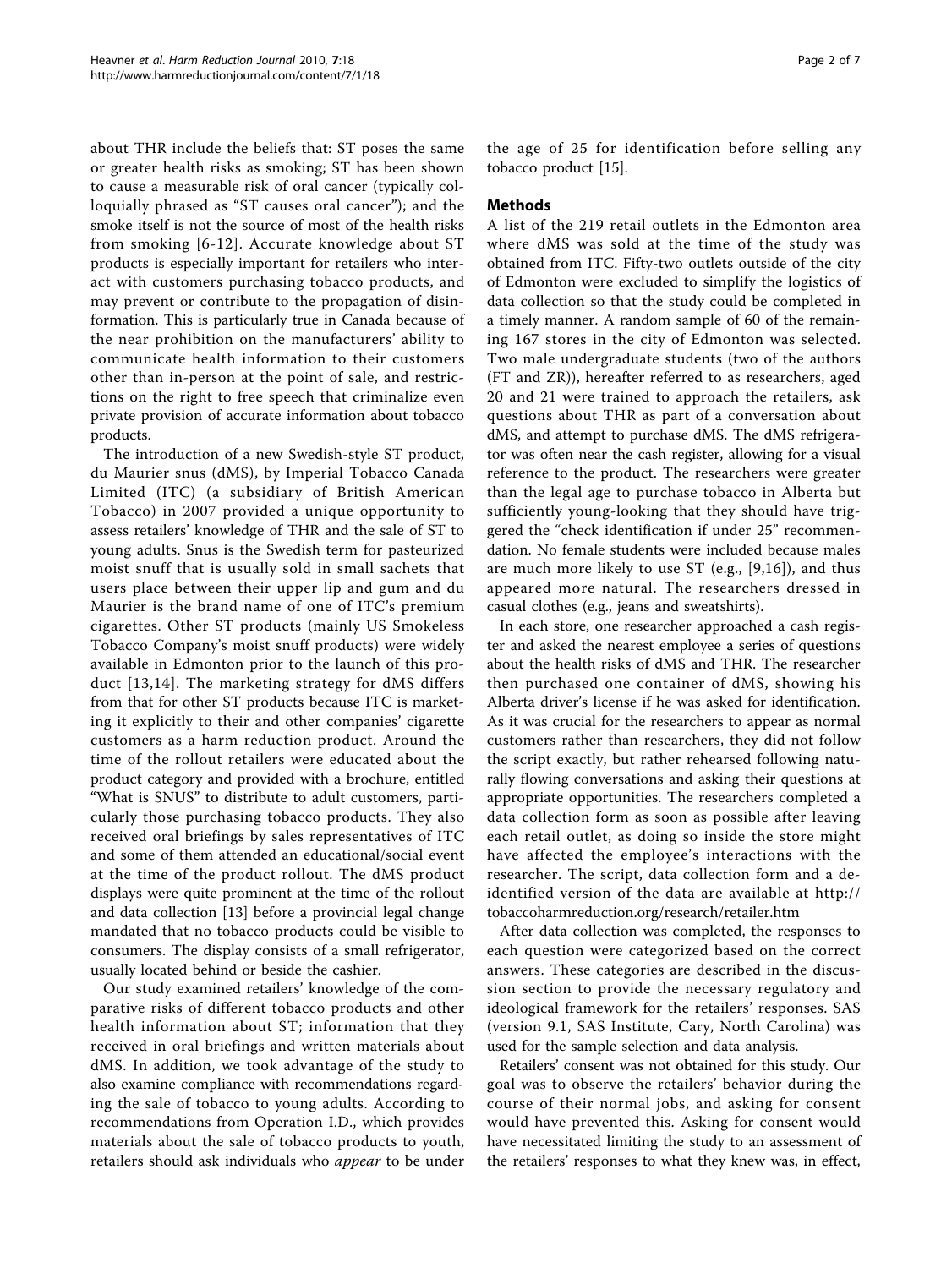an exam, and would have prohibited any assessment of whether retailers' appropriately asked seemingly underage customers for identification. The retailers were later sent a letter and fact sheet describing the study. The study protocol was reviewed and approved by the Health Research Ethics Board at the University of Alberta.

## Results

Data collection was completed in February and March 2008. One researcher visited 39 stores, while the other visited 21 stores. All visits occurred during weekdays between 9 am and 5 pm. Most of the outlets were convenience stores. The researchers did not ask questions about dMS or THR in two stores where tobacco company representatives were present. Two retailers refused to answer any questions about the product and an additional four, including one who did not appear to speak English well, did not answer any questions but gave the researchers the dMS brochure. In one store there was a handwritten information sheet about snus on the dMS refrigerator. Retailers' answers to specific questions about dMS and THR are illustrated in Figure 1. Relevant information in the dMS brochure and the four alternating federally mandated warnings that take up half of the front of the dMS packages are also listed in Figure 1 to help frame the retailers' responses.

## Is snus safer than smoking?

Only about half of the retailers correctly stated that snus is safer than smoking. One retailer stated that it is 99% safer but the rest gave no indication of the magnitude of the risk difference. Only about half of the retailers who were aware that snus is safer attributed the risk

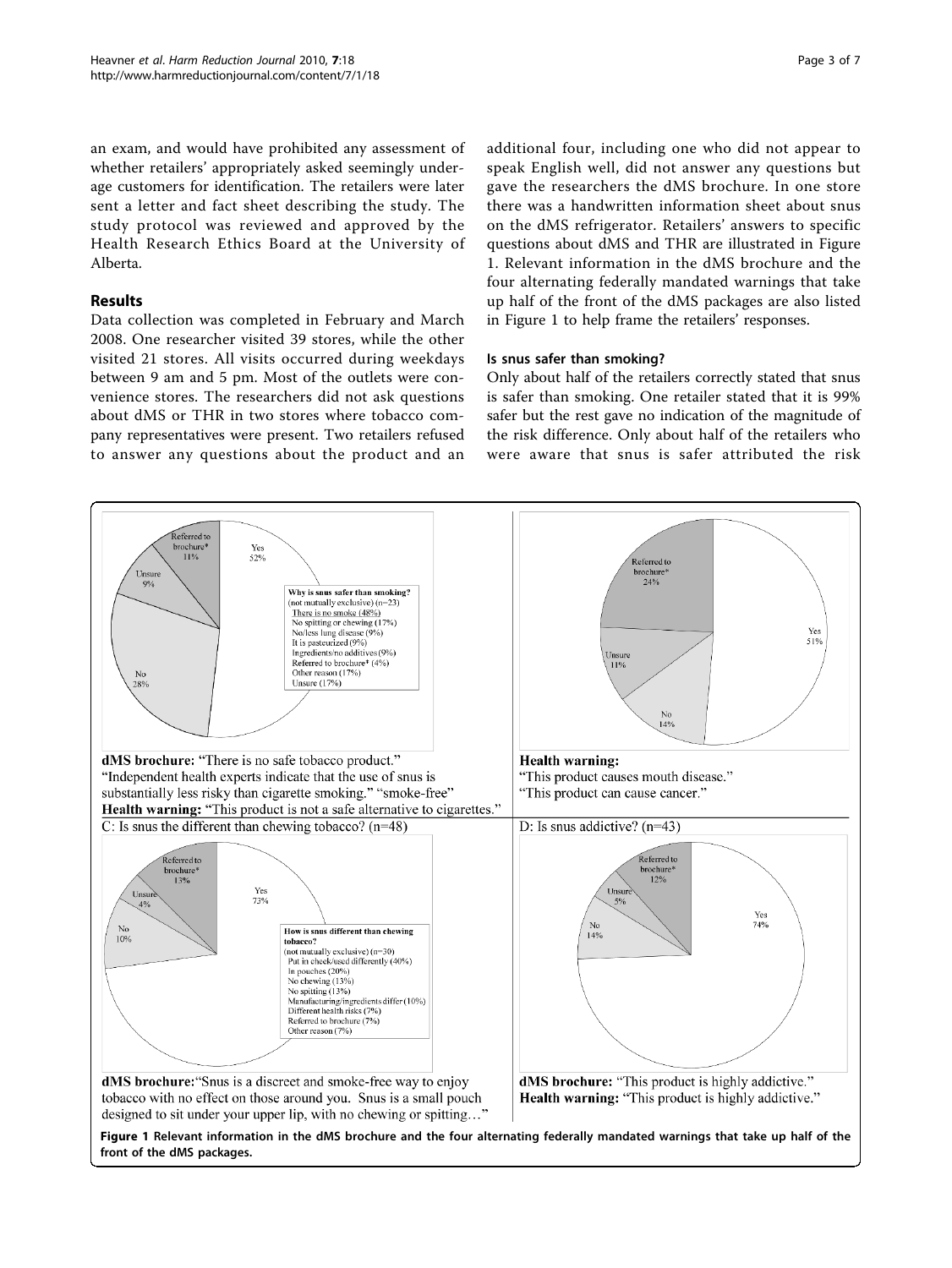reduction to the lack of smoke. One quarter of the retailers who did not believe that snus is safer indicated that it is not safer because it is a tobacco product. An additional 19% indicated that it is not safer because it causes oral cancer or mouth diseases.

#### Does snus cause oral cancer?

Fifty percent of the retailers who were asked and answered questions about this topic told the researchers that snus causes oral cancer. Three retailers did indicate that smoking also causes oral cancer or that snus is less likely to cause oral cancer than smoking. Many of the retailers did not respond to this question or were not asked this question because it could not be raised as part of an inconspicuous conversation.

#### Is snus different than chewing tobacco?

Most (73%) of the retailers indicated that snus is different than chewing tobacco and many correctly identified that the differences relate to the use of the product and not the health risks. Many of the retailers referred to other moist snuff products, which were available in most of the stores, as chewing tobacco.

#### Is snus addictive?

Three-quarters of the retailers believed that snus is addictive, which is stated in the brochure and one of the warnings on the package ("This product is highly addictive.").

#### Researchers' attempts to purchase snus

Snus was purchased in all but three of the stores. Two of the locations did not have any dMS in stock. A retailer who was speaking with a representative from a company that markets a competing ST product when the researcher entered the store claimed that the product was not available (even though the dMS was clearly visible to the researcher) and did not sell dMS to the researcher. A representative from ITC was in one store where snus was purchased.

Table 1 describes the researchers' experiences attempting to purchase dMS in the 58 stores where tobacco company representatives were not present. Most (90%) of the retailers asked the researchers for identification to verify their age. All of the retailers who did not ask for identification either answered the researchers' questions about snus or gave them the brochure. Five retailers who did not ask for identification sold dMS to the researchers. Thirty-nine percent of the retailers who asked for identification did so before answering questions about the product, 41% before the transaction and 20% during the transaction. In one store, the retailer initially questioned the validity of the researcher's identification but upon follow-up did sell

#### Table 1 Sale of snus to young adults who may appear to be  $<$ 18 years old (n = 58)\*

|                                                    | n             | %   |
|----------------------------------------------------|---------------|-----|
| Researcher purchased snus                          |               |     |
| Yes                                                | 56            | 97% |
| Nο                                                 | $\mathcal{P}$ | 3%  |
| Retailer asked to see identification               |               |     |
| Yes                                                | 52            | 90% |
| No                                                 | 6             | 10% |
| Researcher received snus brochure                  |               |     |
| Yes, without requesting it                         | 28            | 48% |
| Yes, but had to request it                         | 11            | 19% |
| Brochures were placed so customers could take them | 1             | 7%  |
| No                                                 | 18            | 31% |

\* Excludes the two stores where tobacco company representatives were present. Snus was purchased in one of these stores.

dMS to him. The researchers were not given the snus brochure in approximately one-third of the stores (retailers in one-third of these stores said that they had run out of the brochures).

## **Discussion**

Retailers' misperceptions were consistent with the confusing and often inaccurate information about ST in the mandated health warnings, the dMS brochure, popular press and on the internet. Additional information may have come from public statements to the community by our research group, particularly a presentation by one of us (CVP) at an educational/social event organized by ITC prior to the product launch. In particular the specific estimate of 99% risk reduction and the fact that smoking is much more likely to cause oral cancer than snus use are common in our communications but not ITC's, and thus most likely trace specifically to us.

Retailers may have a rapport with cigarette customers who they see frequently and may respond differently to those individuals. However, it is possible that the researchers' experiences may be similar to those of young smokers who are interested in reduced harm nicotine products. Many of the retailers were hesitant to speak with the researchers or did not answer their questions. Retailers working alone were more likely to engage in a conversation with the researchers than if there were other employees or customers in the vicinity. Obviously, if retailers suspected that the researchers were "secret shoppers" (underage youths attempting to purchase tobacco to see if retailers asked them for identification), their interactions with the researchers might have been different than with other young adults. We had no clear indications that this was the case, but it was possible.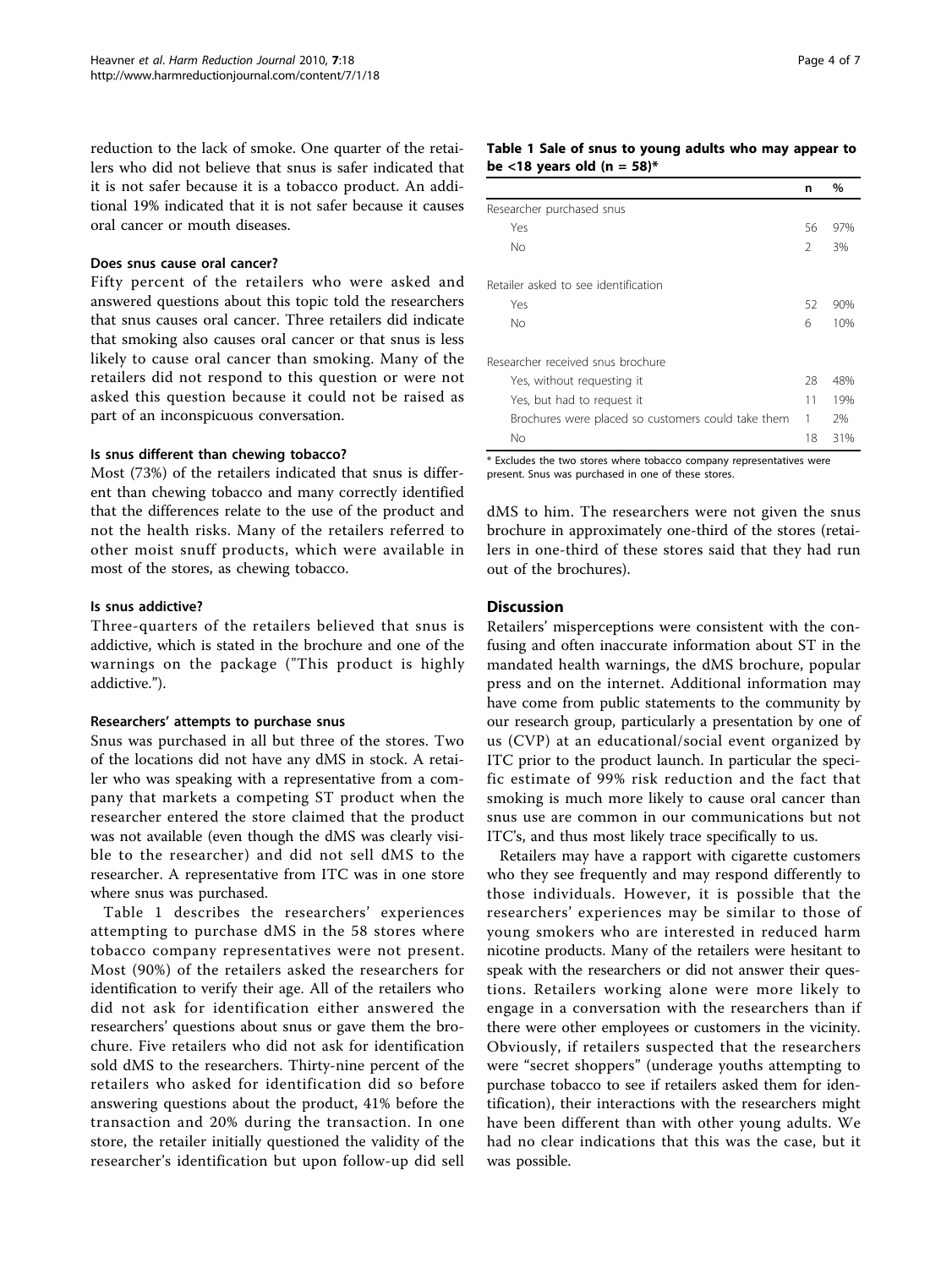#### Is snus safer than smoking?

Retailers' responses to this question were consistent with the potentially confusing information about dMS in the brochure, on the package, in the media at the time of the product launch [[17](#page-5-0)], and misleading and incorrect information about ST online [\[18,19](#page-5-0)]. The claim that ST is not safe or is not safer than smoking is common, as evidenced by the dMS brochure and health warning on the dMS package. It is clearly confusing to consumers and it is likely that retailers are no more sophisticated, mistakenly confusing "not safe" with "not much safer than cigarettes."

The common assertion that ST products are not "safe" is counterproductive. The statement in the dMS brochure that there is "no safe tobacco product" and the similar health warning are literally true, but highly misleading given how small the risk from ST is compared to smoking (approximately  $1/100^{th}$  the mortality risk [[18\]](#page-5-0)). It is not surprising that many retailers did not know that snus is safer than cigarettes. The brochure did not make an explicit link between the risk reduction and the lack of smoke. The attribution of the risk reduction to things other than the lack of smoke is consistent with previous research which found that smokers often attribute the health risks of cigarettes to things other than the smoke (such as additives, nicotine, or the other natural components of tobacco itself) [[6-8\]](#page-5-0).

#### Does snus cause oral cancer?

Although the belief that ST causes oral cancer is a common misconception, experts agree that the epidemiology clearly shows that if there is any oral cancer risk from snus or other modern Western ST products, it is too small to measure [[2,3](#page-5-0),[20](#page-5-0),[21\]](#page-5-0). The majority of cases of oral cancer in North America are likely attributable to a combination of smoking and alcohol consumption [\[22](#page-5-0)]. Two of the mandated warnings on the dMS package may have contributed to retailers' confusion about oral cancer. ST use does cause superficial irritations in many users but these lesions are different than those caused by smoking and very rarely become cancerous [\[20](#page-5-0)].

## Is snus different than chewing tobacco?

The main differences between snus and chewing tobacco in terms of usage are that: 1) dMS is in sachets instead of loose tobacco, making it less messy to use; 2) while placement is up to the individual, snus is typically placed between the upper lip and gum (made easier by the sachet that keeps the product from moving or disbursing), whereas chewing tobacco is typically held in the lower cheek area and loose snuff is usually used between the lower lip and gum; and 3) placement under the upper lip eliminates or minimizes the need to spit. In addition, it is heat-treated (pasteurized), which snus manufacturers sometimes claim reduces its health risks compared to other ST products, a claim that is plausible but not actually supported by the current evidence [\[23](#page-6-0)]. The evidence is not sufficient to distinguish between the low risks of moist snuff (including snus), chewing tobacco, and pharmaceutical nicotine products.

#### Is snus addictive?

The retailers' beliefs about the snus being addictive are consistent with the brochure and one of the warnings on the package. It is true that snus, like all tobacco products, contains nicotine which is considered to be addictive. Thus, it seems reasonable that the retailers should have answered "yes," and this is reasonable shorthand for the accurate observation that many users of nicotine (from any source) become inveterate users. They would not be expected to offer nuances or know that "addiction" is not actually well-defined [[24,25\]](#page-6-0), that many definitions of addictive chemicals do not include nicotine [[25](#page-6-0)] and that nicotine consumption may be beneficial for some people [\[25](#page-6-0)-[27](#page-6-0)].

## The sale of snus to young adults who may appear to be minors

A common argument against THR is the claim that promoting it will increase the chance that ST products will be used by minors [[28](#page-6-0),[29\]](#page-6-0). Most studies regarding the sale of tobacco products to minors focused on cigarettes [[30-33](#page-6-0)], but there are some claims that retailers may be more likely to sell ST products to minors [[30](#page-6-0),[34\]](#page-6-0). Although such claims seem to be of relatively minor importance (why worry so much about minors getting low-risk nicotine products given how many of them choose to and are able to smoke), it is still interesting to investigate.

## Conclusions

The promotion of low-risk nicotine products as an alternative to smoking may depend largely on information provided by retailers. This is the case because the environment is characterized by manufacturers having limited opportunities to communicate to customers, there is limited communication of accurate information from the scientific community and inaccurate and misleading information is often issued by anti-tobacco groups and governmental and non-governmental organizations. Our study suggests that despite efforts to educate retailers, they lacked some combination of the time, knowledge, or analytic sophistication to provide several of the key bits of information needed to explain the value of THR. While some retailers provided useful and accurate information, many did not. Lack of accurate information about THR is not surprising given the misinformation in the popular press[[17\]](#page-5-0), and on the internet [[18,19](#page-5-0)]. It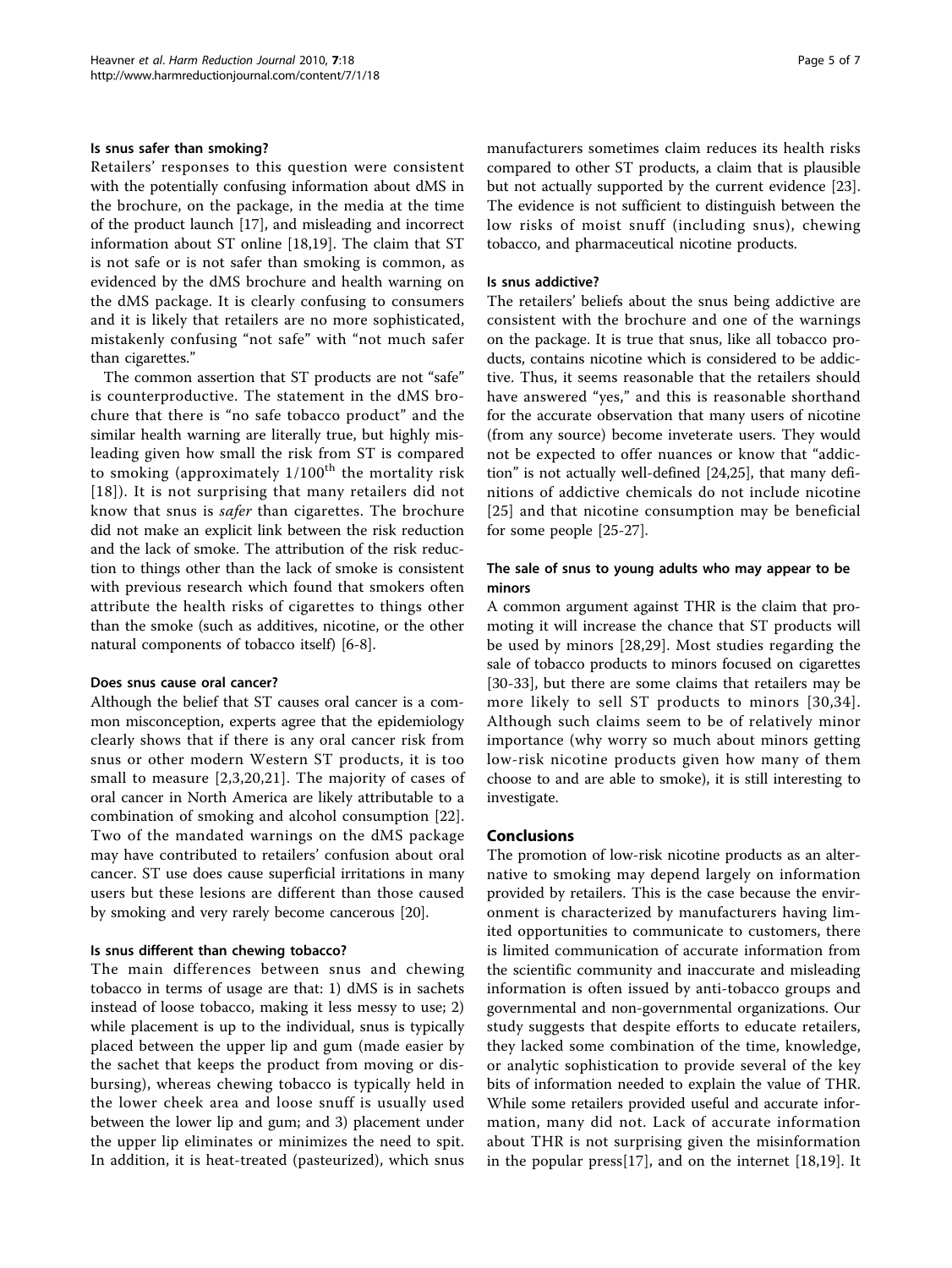<span id="page-5-0"></span>is somewhat disappointing, though not necessarily surprising, that retailers who either received directed education or could have been educated by other staff members on the point shared the popular misperceptions. The misleading or unclear warning statements on ST packages probably contributed to this, and the equivocal claims in the dMS brochure may have also contributed.

Regulatory changes occurred subsequent to the introduction of dMS (which we detail elsewhere [14]), including prohibiting the display of snus or informational brochures. It is unlikely that current customers would seek information like our researchers did, and if they did, the printed material would not be available. Thus, this study is probably more informative for markets where free speech at point-of-sale is still protected than it is about the current situation in Edmonton. The results from this study suggest that retailers in Edmonton may be contributing to public misperceptions about THR as much as they are reducing them. This suggests that other restrictions on free speech about THR – advertising, package inserts, etc. - may be detrimental to the public health, since smokers' major remaining potential source of information is inadequate. The result is that even where actively providing accurate point-ofsale information is not criminalized and retailers are actively encouraged to provide the information, many smokers who might have quit by switching products will never learn about this potentially lifesaving option.

#### List of abbreviations

ITC: Imperial Tobacco Canada; THR: Tobacco harm reduction; ST: Smokeless tobacco; dMS: du Maurier snus;

#### Author details

<sup>1</sup>School of Public Health, University of Alberta, Edmonton, Alberta, T6G 2L9, Canada. <sup>2</sup>TobaccoHarmReduction.org, Saint Paul, MN, 55104, USA.

#### Authors' contributions

CVP and KH conceptualized the study and wrote the study protocol. FT and ZR collected the data that were analyzed by KH, FT and ZR. All authors contributed to writing the manuscript and reviewed it.

#### Competing interests

The authors are interested in encouraging tobacco harm reduction (reducing the morbidity and mortality caused by tobacco use by encouraging smokers to switch to nonsmoked nicotine sources). As a result, they have an interest in designing research that explores smokers' access to accurate information about tobacco harm reduction products. In addition to this actual substantial interest, some people believe that conflict of interest stems from (and only from) funding rather than actual worldly goals. In response to this naive but common view that funding is more important than ethical beliefs and worldly goals, we report: Dr. Phillips and his research group (including Dr. Heavner, Mr. Rosenberg and Mr. Tenorio) are partially supported by an unrestricted (completely hands-off) grant to the University of Alberta from U.S. Smokeless Tobacco Company. The grantor is unaware of this manuscript, and thus had no scientific input or other influence on it. Dr. Heavner owns a small amount of stock in Johnson and Johnson. Dr. Phillips has consulted for U.S. Smokeless Tobacco Company in the context of product liability litigation and is a member of British American Tobacco's External Scientific Panel. Imperial Tobacco Canada Limited was not informed

of this study until the debriefing letter and fact sheet were sent to the retailers, and had no scientific input or other influence on it.

#### Received: 3 December 2009 Accepted: 29 July 2010 Published: 29 July 2010

#### References

- Royal College of Physicians: Protecting smokers, saving lives: The case for tobacco and nicotine regulatory authority. London, Royal College of Physicians 2002, 12-4-2008. Ref Type: Report.
- 2. Royal College of Physicians: Harm reduction in nicotine addiction: helping people who can't quit. A report by the Tobacco Advisory Group of the Royal College of Physicians. London, Royal College of Physicians 2007, 12- 4-2008. Ref Type: Report.
- 3. American Association of Public Health Physicians: AAPHP Resolution and White Paper The Case for Harm Reduction for Control of Tobaccorelated Illness and Death (October 26, 2008). 2008 [\[http://www.aaphp.](http://www.aaphp.org/special/joelstobac/20081026HarmReductionResolutionAsPassedl.pdf) [org/special/joelstobac/20081026HarmReductionResolutionAsPassedl.pdf\]](http://www.aaphp.org/special/joelstobac/20081026HarmReductionResolutionAsPassedl.pdf), 2008. Ref Type: Electronic Citation.
- 4. Rodu B, Godshall WT: [Tobacco harm reduction: an alternative cessation](http://www.ncbi.nlm.nih.gov/pubmed/17184539?dopt=Abstract) [strategy for inveterate smokers.](http://www.ncbi.nlm.nih.gov/pubmed/17184539?dopt=Abstract) Harm Reduct J 2006, 3:37.
- 5. Phillips CV, Rabiu D, Rodu B: Calculating the comparative mortality risk from smokeless tobacco versus smoking. American Journal of Epidemiology 2006, 163:S189.
- 6. Borrelli B, Novak SP: Nurses' [knowledge about the risk of light cigarettes](http://www.ncbi.nlm.nih.gov/pubmed/17558822?dopt=Abstract) [and other tobacco](http://www.ncbi.nlm.nih.gov/pubmed/17558822?dopt=Abstract) "harm reduction" strategies. Nicotine Tob Res 2007, 9:653-661.
- 7. Cummings KM, Hyland A, Giovino GA, Hastrup JL, Bauer JE, Bansal MA: [Are](http://www.ncbi.nlm.nih.gov/pubmed/15799596?dopt=Abstract) [smokers adequately informed about the health risks of smoking and](http://www.ncbi.nlm.nih.gov/pubmed/15799596?dopt=Abstract) [medicinal nicotine?](http://www.ncbi.nlm.nih.gov/pubmed/15799596?dopt=Abstract) Nicotine Tob Res 2004, 6(Suppl 3):S333-S340.
- 8. Geertsema K, Phillips CV, Heavner K: Survey of University Student Smokers' Perceptions of Risks from Tobacco Products and Barriers to Harm Reduction. 2008.
- 9. Heavner K, Rosenberg Z, Phillips CV: [Survey of smokers](http://www.ncbi.nlm.nih.gov/pubmed/19573235?dopt=Abstract)' reasons for not [switching to safer sources of nicotine and their willingness to do so in](http://www.ncbi.nlm.nih.gov/pubmed/19573235?dopt=Abstract) [the future.](http://www.ncbi.nlm.nih.gov/pubmed/19573235?dopt=Abstract) Harm Reduction Journal 2009, 6:14.
- 10. O'Connor RJ, Hyland A, Giovino GA, Fong GT, Cummings KM: [Smoker](http://www.ncbi.nlm.nih.gov/pubmed/16005803?dopt=Abstract) [awareness of and beliefs about supposedly less-harmful tobacco](http://www.ncbi.nlm.nih.gov/pubmed/16005803?dopt=Abstract) [products.](http://www.ncbi.nlm.nih.gov/pubmed/16005803?dopt=Abstract) Am J Prev Med 2005, 29:85-90.
- 11. O'Connor RJ, McNeill A, Borland R, Hammond D, King B, Boudreau C, et al: Smokers' [beliefs about the relative safety of other tobacco products:](http://www.ncbi.nlm.nih.gov/pubmed/17943619?dopt=Abstract) [findings from the ITC collaboration.](http://www.ncbi.nlm.nih.gov/pubmed/17943619?dopt=Abstract) Nicotine Tob Res 2007, 9:1033-1042.
- 12. Smith SY, Curbow B, Stillman FA: [Harm perception of nicotine products in](http://www.ncbi.nlm.nih.gov/pubmed/17763115?dopt=Abstract) [college freshmen.](http://www.ncbi.nlm.nih.gov/pubmed/17763115?dopt=Abstract) Nicotine Tob Res 2007, 9:977-982.
- 13. Bennett C, Heavner K, Phillips CV: Smokeless tobacco availability and promotion in Edmonton: Exploring the barriers to and the opportunities for tobacco harm reduction. Barcelona Spain 2008.
- 14. Heavner K, Hu J, Phillips CV: Smokeless tobacco availability and promotion in Edmonton: Exploring the barriers to and the opportunities for tobacco harm reduction. 2009 [\[http://tobaccoharmreduction.org/](http://tobaccoharmreduction.org/wpapers/004v1.pdf) [wpapers/004v1.pdf\]](http://tobaccoharmreduction.org/wpapers/004v1.pdf), Ref Type: Electronic Citation.
- 15. Operation I.D. 2008 [\[http://www.operationid.com/index.html\]](http://www.operationid.com/index.html), Ref Type: Electronic Citation.
- 16. McClave AK, Whitney N, Thorne SL, Mariolis P, Dube SR, Engstrom M: [Adult](http://www.ncbi.nlm.nih.gov/pubmed/20395937?dopt=Abstract) [tobacco survey - 19 States, 2003-2007.](http://www.ncbi.nlm.nih.gov/pubmed/20395937?dopt=Abstract) MMWR Surveill Summ 2010, 59:1-75.
- 17. Heavner K, Phillips CV, Bergen P: Tobacco harm reduction: Myths, misinformation and mudslinging in the Canadian press. San Diego .
- 18. Phillips CV, Wang C, Guenzel B: [You might as well smoke; the misleading](http://www.ncbi.nlm.nih.gov/pubmed/15811179?dopt=Abstract) [and harmful public message about smokeless tobacco.](http://www.ncbi.nlm.nih.gov/pubmed/15811179?dopt=Abstract) BMC Public Health 2005, 5:31.
- 19. Phillips CV, Bergen P, Guenzel B: Persistent misleading health advice about smokeless tobacco on the Web. 2006.
- 20. Rodu B, Jansson C: [Smokeless tobacco and oral cancer: a review of the](http://www.ncbi.nlm.nih.gov/pubmed/15470264?dopt=Abstract) [risks and determinants.](http://www.ncbi.nlm.nih.gov/pubmed/15470264?dopt=Abstract) Crit Rev Oral Biol Med 2004, 15:252-263.
- 21. Weitkunat R, Sanders E, Lee PN: [Meta-analysis of the relation between](http://www.ncbi.nlm.nih.gov/pubmed/18005437?dopt=Abstract) [European and American smokeless tobacco and oral cancer.](http://www.ncbi.nlm.nih.gov/pubmed/18005437?dopt=Abstract) BMC Public Health 2007, 7:334.
- 22. U.S.Department of Health and Human Services (USDHHS): Oral Health in America: A Report of the Surgeon General. Rockville, MD. U.S.